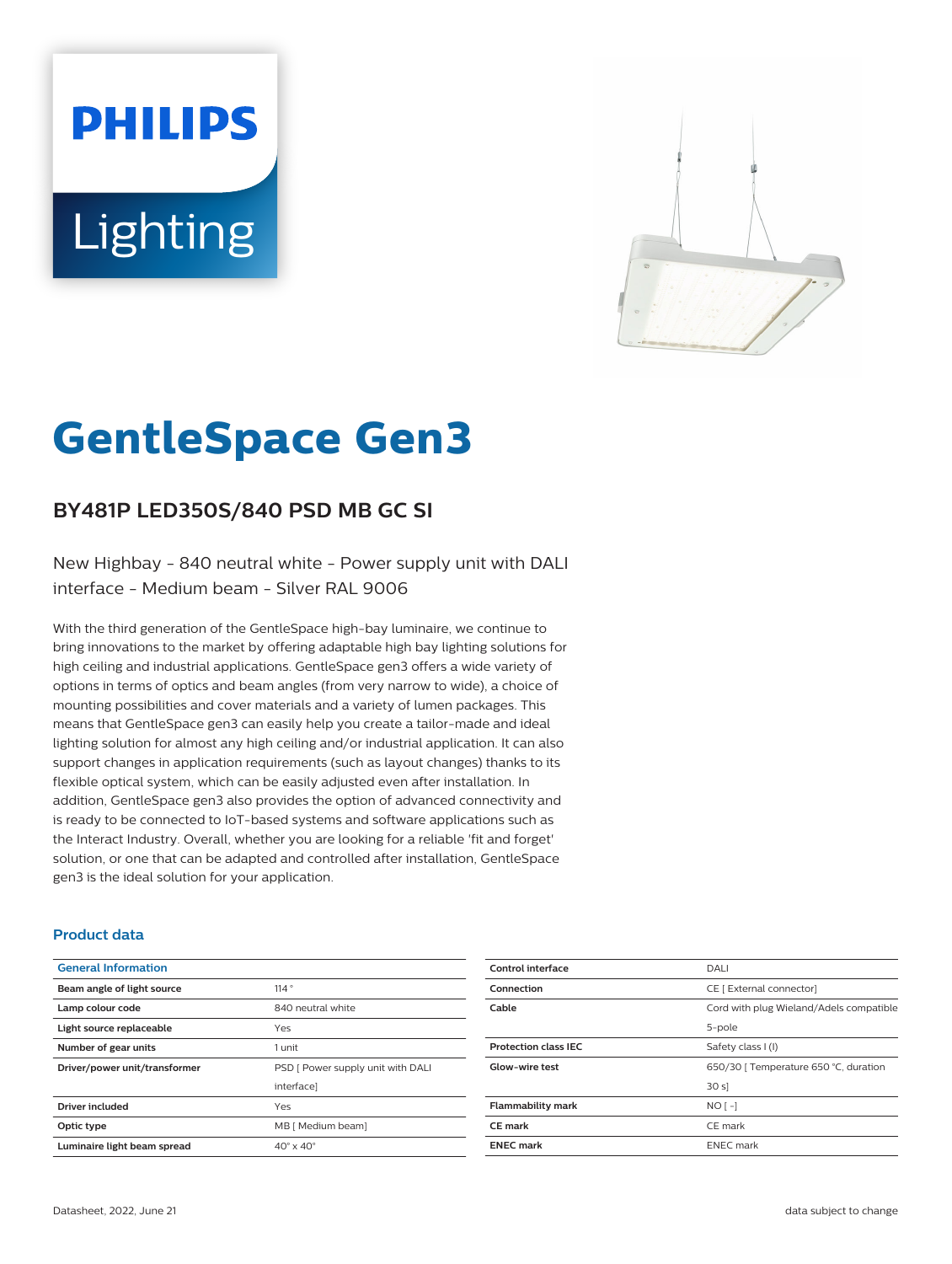## **GentleSpace Gen3**

| <b>Warranty period</b>                  | 5 years                                   |
|-----------------------------------------|-------------------------------------------|
| Constant light output                   | No                                        |
| Number of products on MCB (16 A type B) | 8                                         |
| Photobiological risk                    | Photobiological risk group 1 @ 200mm to   |
|                                         | EN62471                                   |
| <b>EU RoHS compliant</b>                | Yes                                       |
| <b>Product family code</b>              | BY481P [ New Highbay]                     |
| Unified glare rating CEN                | Not applicable                            |
|                                         |                                           |
| <b>Operating and Electrical</b>         |                                           |
| <b>Input Voltage</b>                    | 220-240 V                                 |
| Input frequency                         | 50 to 60 Hz                               |
| Initial CLO power consumption           | $-W$                                      |
| <b>Average CLO power consumption</b>    | - W                                       |
| Inrush current                          | 15.3 A                                    |
| Inrush time                             | 6.1 <sub>ms</sub>                         |
| Power factor (min.)                     | 0.9                                       |
|                                         |                                           |
| <b>Controls and Dimming</b>             |                                           |
| Dimmable                                | Yes                                       |
|                                         |                                           |
| <b>Mechanical and Housing</b>           |                                           |
| <b>Housing material</b>                 | Aluminium                                 |
| Reflector material                      |                                           |
| Optic material                          | Polycarbonate                             |
| Optical cover/lens material             | Glass                                     |
| <b>Fixation material</b>                | Steel                                     |
| Optical cover/lens finish               | Clear                                     |
| Overall length                          | 600 mm                                    |
| <b>Overall width</b>                    |                                           |
| <b>Overall height</b>                   | 490 mm                                    |
|                                         | 110 mm                                    |
| Colour                                  | Silver RAL 9006                           |
| Dimensions (height x width x depth)     | 110 x 490 x 600 mm (4.3 x 19.3 x 23.6 in) |
|                                         |                                           |
| <b>Approval and Application</b>         |                                           |
| Ingress protection code                 | IP65 [ Dust penetration-protected, jet-   |
|                                         | proof]                                    |
| Mech. impact protection code            | IK07 [2 J reinforced]                     |
| Sustainability rating                   | $\equiv$                                  |

| Initial Performance (IEC Compliant) |                        |
|-------------------------------------|------------------------|
| Initial luminous flux (system flux) | 35000 lm               |
| Luminous flux tolerance             | $+/-10%$               |
| Initial LED luminaire efficacy      | 150 lm/W               |
| Lamp colour temperature             | 4000 K                 |
| <b>Colour Rendering Index</b>       | $-80$                  |
| Initial chromaticity                | $(0.38, 0.38)$ SDCM <3 |
| Initial input power                 | 232 W                  |
| Power consumption tolerance         | $+/-10%$               |
|                                     |                        |

#### **Over Time Performance (IEC Compliant)**

| <b>OVER THREE CHORNIGHTS (ILC COMPRIGHT</b> )                |  |  |
|--------------------------------------------------------------|--|--|
| Control gear failure rate at median useful life 5 %          |  |  |
| 50.000 h                                                     |  |  |
| Control gear failure rate at median useful life $\,$ 10 $\%$ |  |  |
| 100.000 h                                                    |  |  |
| Lumen maintenance at median useful life*<br><b>L90</b>       |  |  |
| 50.000 h                                                     |  |  |
| Lumen maintenance at median useful life*<br><b>L80</b>       |  |  |
| 100.000 h                                                    |  |  |
|                                                              |  |  |

#### **Application Conditions**

| Ambient temperature range          | $-30$ to $+45$ °C. |
|------------------------------------|--------------------|
| Performance ambient temperature Tq | 45 °C              |
| Maximum dimming level              | 10%                |
| Suitable for random switching      | No                 |

| <b>Product Data</b>               |                                 |
|-----------------------------------|---------------------------------|
| <b>Full product code</b>          | 871869940732200                 |
| Order product name                | BY481P LED350S/840 PSD MB GC SI |
| EAN/UPC - product                 | 8718699407322                   |
| Order code                        | 910500465538                    |
| SAP numerator - quantity per pack |                                 |
| Numerator – packs per outer box   |                                 |
| <b>SAP</b> material               | 910500465538                    |
| SAP net weight (piece)            | 12.000 kg                       |
|                                   |                                 |